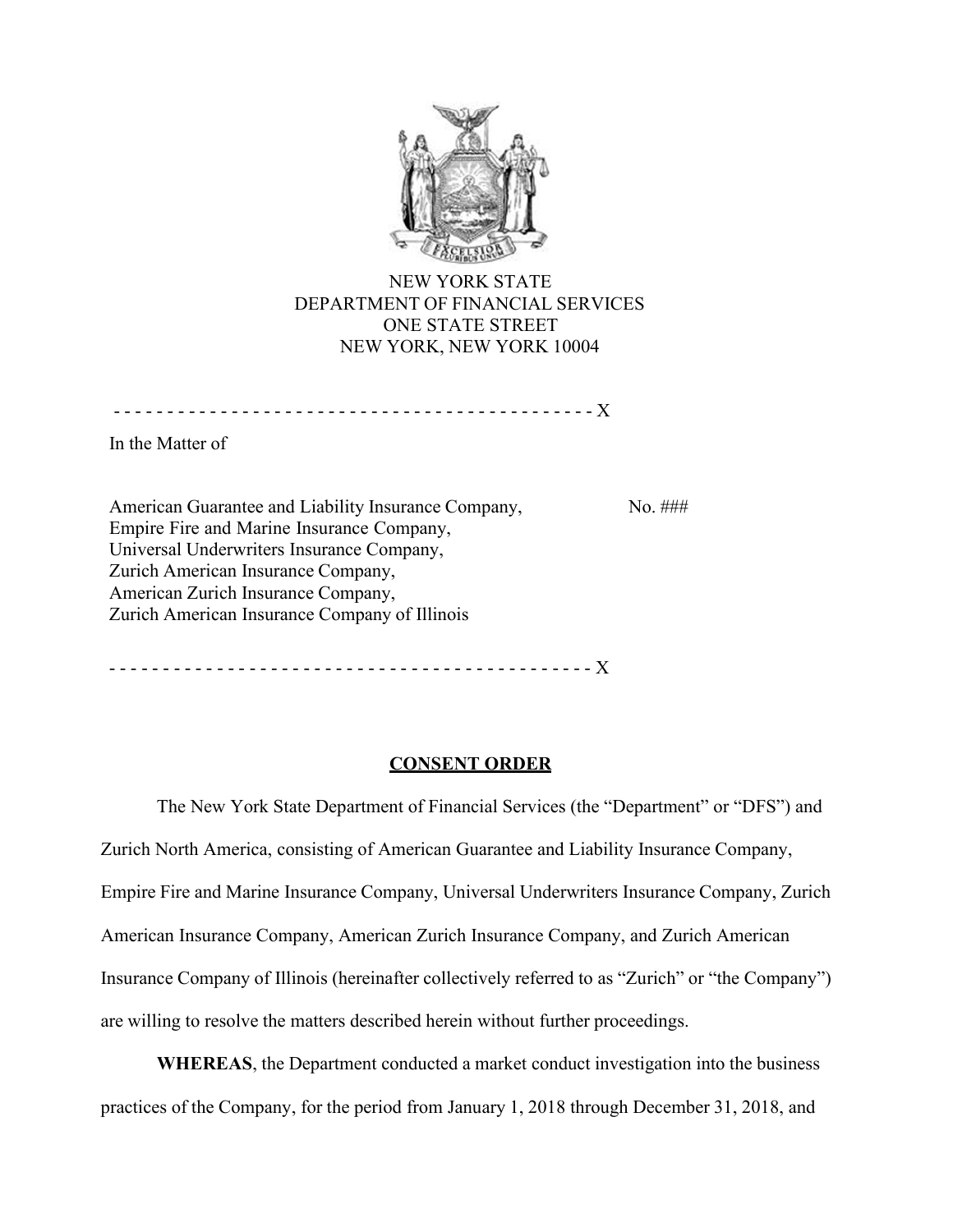WHEREAS the investigation concluded that the Company failed to timely report new business and other vehicle registration information to the New York State Department of Motor Vehicles ("DMV") as required by Insurance Law § 317, and

**WHEREAS**, this Consent Order contains the Department's findings and the relief agreed to by the Department and the Company.

**NOW THEREFORE**, to resolve this matter without further proceedings pursuant to the Superintendent's authority under  $\S 317$  of the New York Insurance Law, the Department finds as follows:

## **THE DEPARTMENT'S FINDINGS**

#### Introduction

1. Zurich is an insurance company authorized to transact motor vehicle liability insurance business in New York State pursuant to § 1113(a) of the New York Insurance Law and has been issued an Insurance Company Code ("ICC") by the DMV.

2. The DMV's Insurance Information & Enforcement System ("IIES") was developed and implemented in January of 2000 as a result of enactment of Chapter 678 of the laws of 1997 as amended by Chapter 509 of the laws of 1998. IIES employs an insurance information database to monitor the insurance status of New York State-registered vehicles thereby enabling peace officers to know whether vehicles on the road lack insurance. As a public safety matter, injured motorists rely on the benefit of statutorily-required auto insurance. Thus, it is critical that registrants provide DMV with vehicle identification numbers ("VINs") during the registration process and that insurance companies use the same VINs and names in their electronic reporting to DMV. Insured vehicle information is used to identify, sanction and ultimately remove uninsured vehicles from New York's highways. IIES reporting applies to all motor vehicles insured and registered in NYS except motorcycles.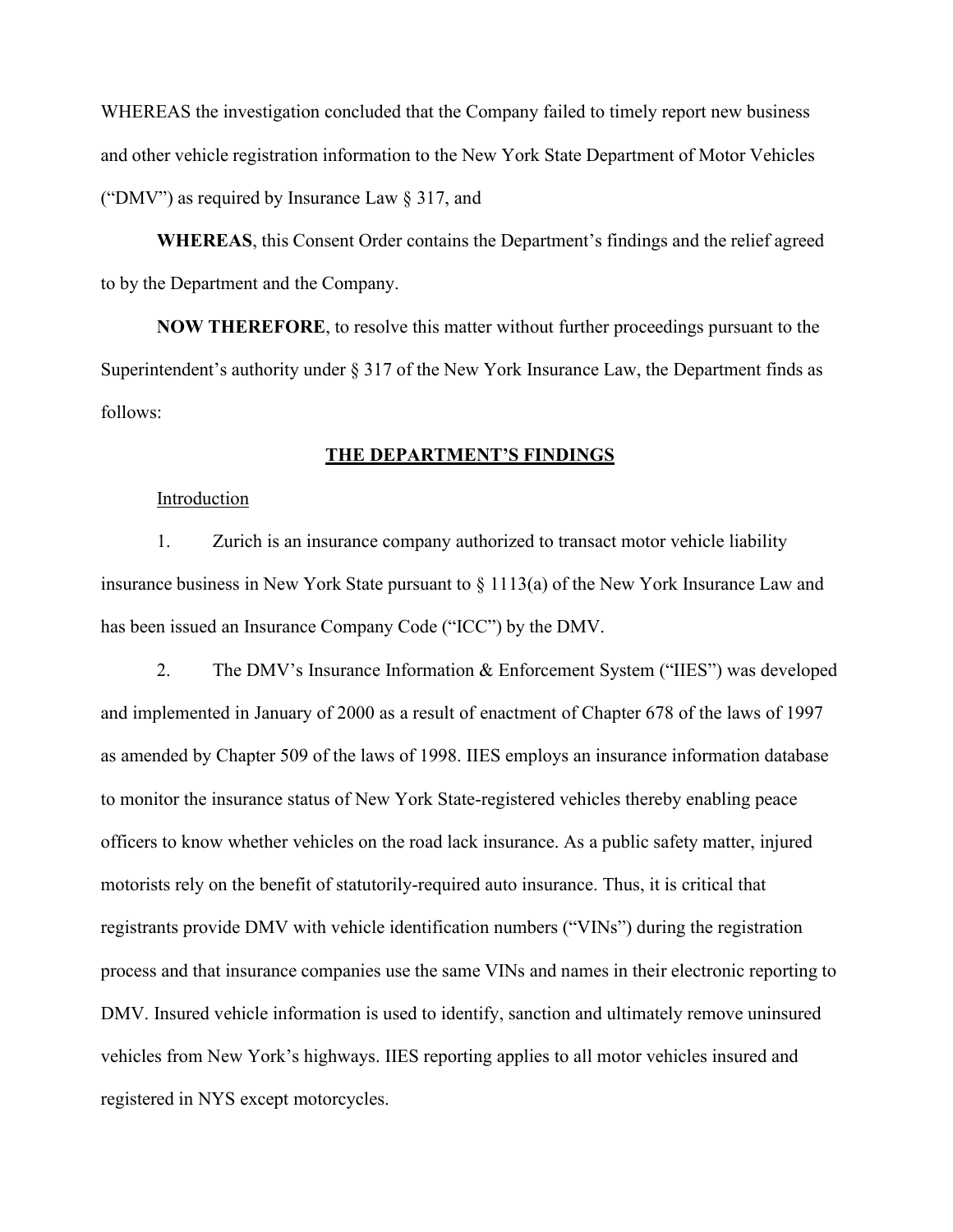3. Article 6 of the New York Vehicle and Traffic Law requires insurers to notify the DMV of certain transactions in accordance with regulations promulgated by the DMV commissioner. 15 NYCRR Part 34 implements the particular requirements of Article 6, with § 34.4 providing specific time frames. Under the regulation, insurers must report new business no later than seven days after the effective date of the policy issuance. For all terminations and suspensions, insurers must report within 30 days of the termination effective date except for for hire vehicles which must be reported no less than 20 days prior to the termination effective date.

## Events at Issue

4. In the latter part of 2017, the DMV notified the Department that the industry as a whole was not timely reporting to DMV in IIES pursuant to its requirements. DMV also informed the Department that, commencing in May 2017, DMV sent detailed quarterly performance reports to all motor vehicle insurers, displaying the totals of each company's reporting data and the totals and percentages of those reported late to DMV. The Department then contacted the most delinquent and untimely insurers, seeking an explanation and remediation.

5. Zurich was among the companies that persisted in failing to timely report to DMV in IIES, including in 2018. Each member of Zurich, for the time period January 1, 2018 to December 31, 2018 ("Time Period") failed to timely report certain insured vehicle information to the DMV through IIES and failed to timely respond to DMV initiated mandatory verification notices. As a result, Zurich violated NYCRR Part 34.4, as well as NYCRR Part 32.2(m), which defines "Late Filing" as a notice not submitted within the required timeframes, and requires insurers to take immediate corrective action when late filings exceed 10% of total matched notices.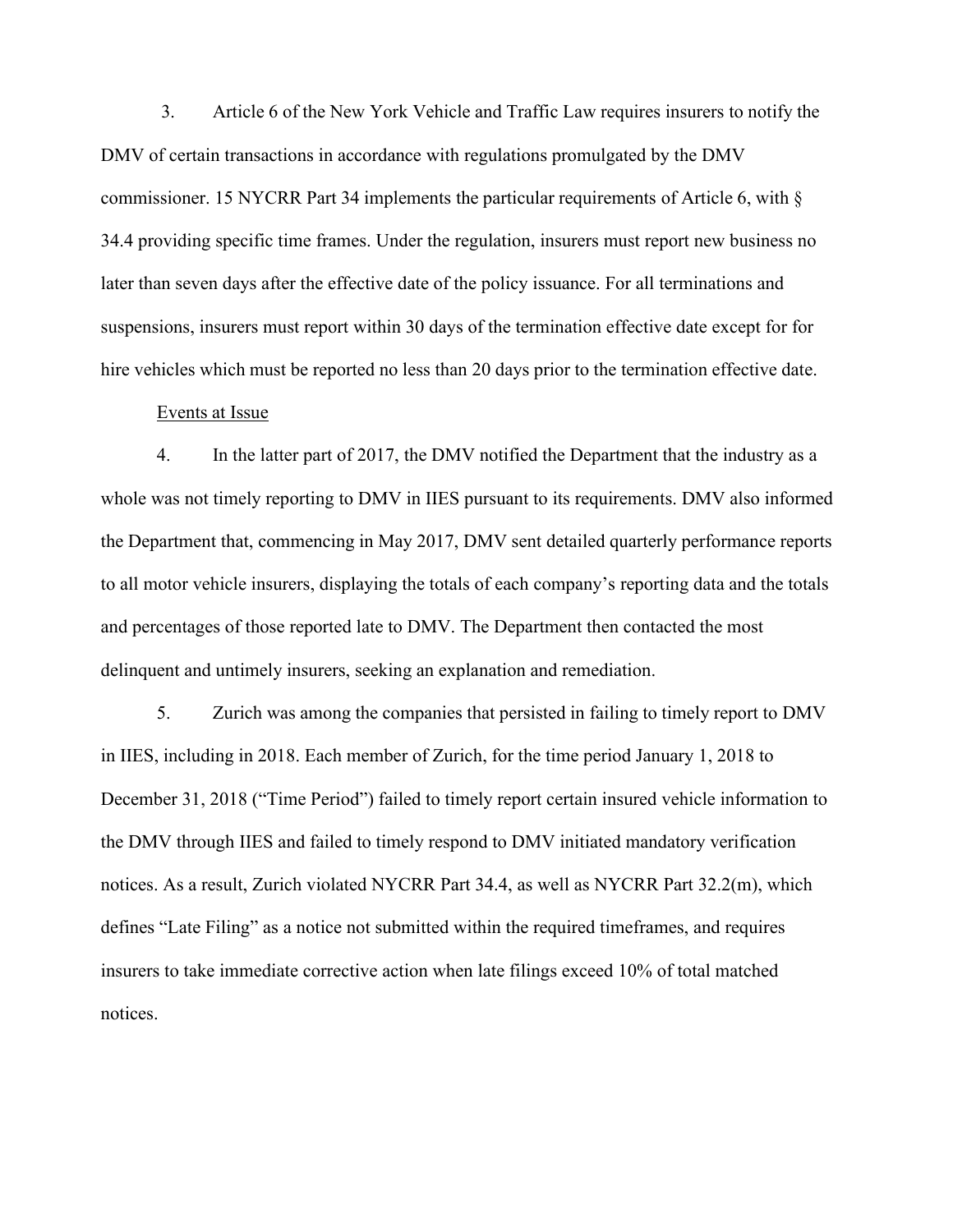6. Throughout 2018 and 2019, DMV and the Department met with the insurance industry regarding the issue of untimely IIES filings, providing the industry with opportunities to address and remediate persistent reporting failures.

7. As mentioned above, accurate insurance information and timely IIES filings are vital for purposes of law enforcement and public health and safety.

# Violations of Law and Regulations

8. Zurich's violations during the Time Period contravened New York Vehicle and Traffic Law ("VTL") and DMV Regulations and New York Insurance Law.

9. By reason of the foregoing, Zurich violated VTL § 313, DMV Regulations 15 NYCRR PART 34, and New York Insurance Law § 317.

**NOW THEREFORE**, to resolve this matter without further proceedings, the Department and the Company stipulate and agree to the following terms and conditions:

### **SETTLEMENT PROVISIONS**

# Monetary Penalty

10. No later than ten (10) days after the Effective Date (as defined below) of this Consent Order, the Company shall pay a total civil monetary penalty pursuant to § 317 of the New York Insurance Law to the Department in the amount of Two Million Two Hundred Thousand Dollars and 00/100 Cents (\$2,200,000). The payment shall be in the form of a wire transfer in accordance with instructions provided by the Department.

11. The Company shall not claim, assert, or apply for a tax deduction or tax credit with regard to any U.S. federal, state, or local tax, directly or indirectly, for any portion of the civil monetary penalty paid pursuant to this Consent Order.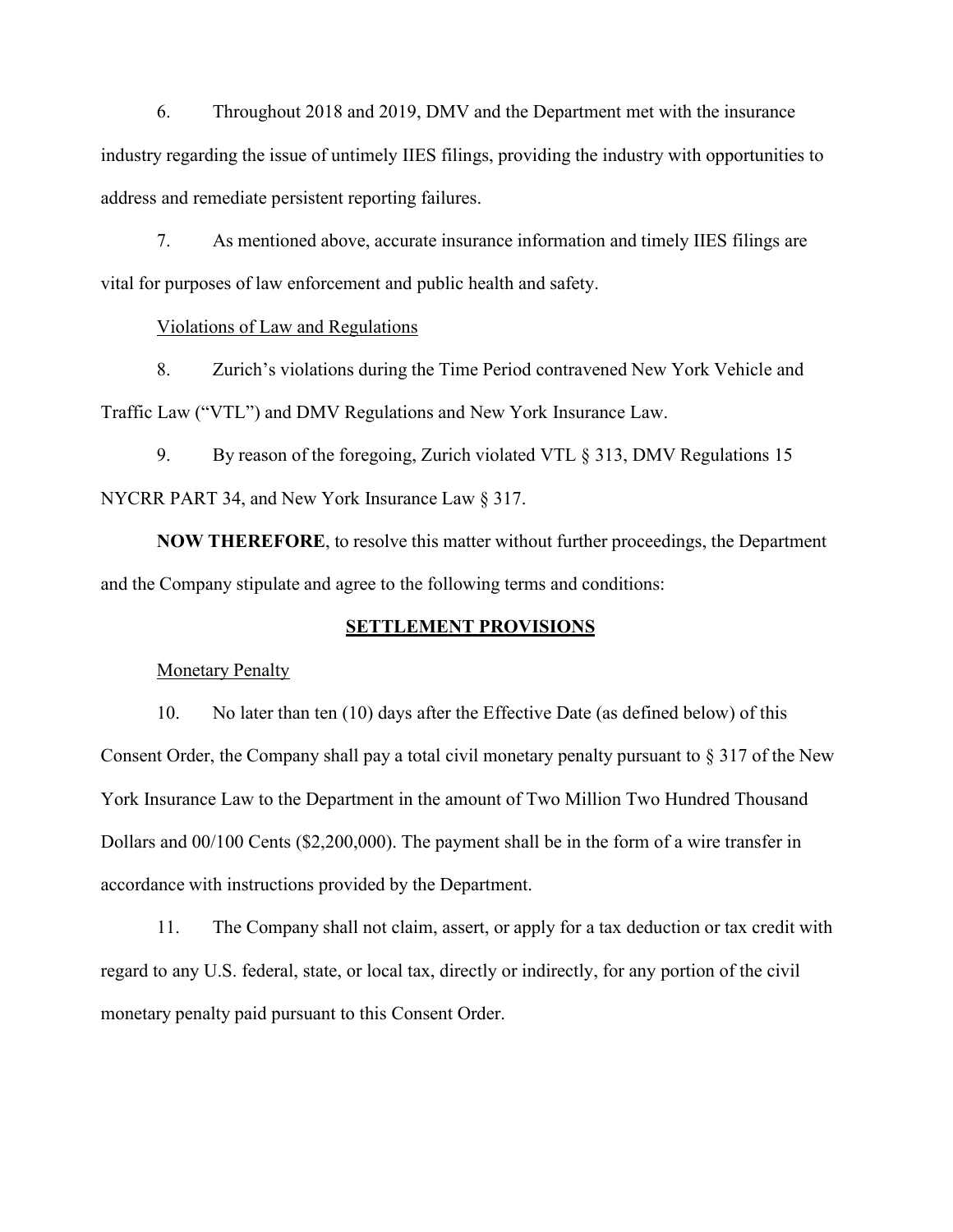12. The Company shall neither seek nor accept, directly or indirectly, reimbursement or indemnification with respect to payment of the penalty amount, including but not limited to, payment made pursuant to any insurance policy.

#### Remediation

13. The Company will take the necessary actions to prevent recurrences of the violations described above, including without limitation, (i) immediate steps to determine the reason(s) for the violations, (ii) formulation for DMV's review and approval of a remediation plan to correct deficiencies in its submissions to the DMV, and (iii) full implementation of such remediation plan to mitigate late filings and required responses. Within two months from the date of full execution of this Consent Order, the Company shall provide to DMV a written remediation plan detailing the corrective actions taken or proposed to be taken, and the related projected timeframes, to achieve full compliance with this Consent Order. The Company further covenants to timely provide such reports or other information required by the Department or DMV in connection with the violations, the remediation plan or future filing obligations. The Company will also take all necessary steps to comply with the New York Insurance Law and VTL and Regulations with respect to its future DMV filing obligations.

## Full and Complete Cooperation

14. The Company commits and agrees that it will fully cooperate with the Department regarding all terms of this Consent Order.

15. Upon the request of the Department, the Company shall provide all documentation and information reasonably necessary for the Department to verify compliance with this Consent Order.

#### Further Action by the Department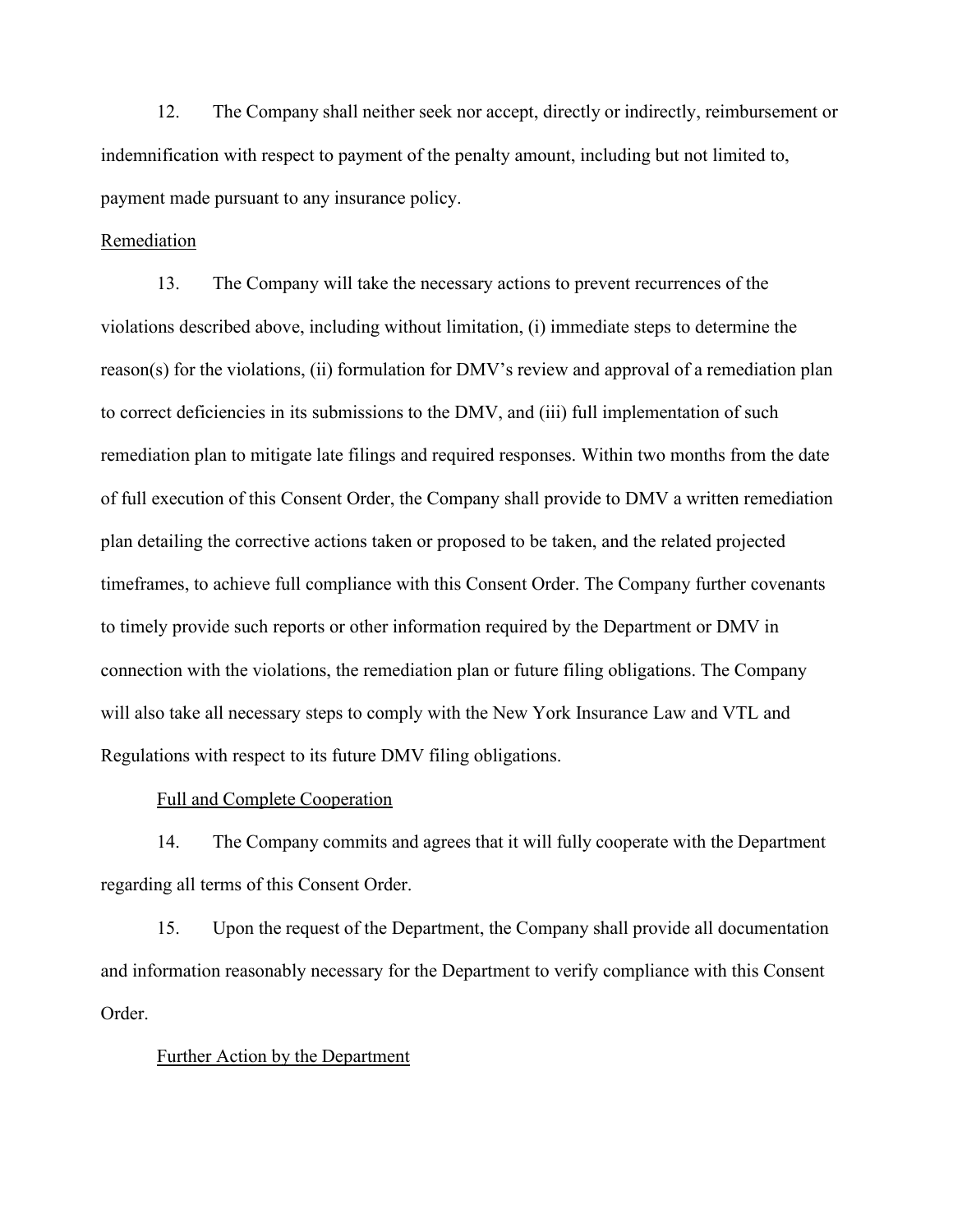16. This Consent Order constitutes the entire agreement between the Department and the Company relating to the violations identified herein for the Time Period and prior thereto and supersedes any prior communication, understanding, or agreement, whether written or oral, concerning the subject matter of this Consent Order. No inducement, promise, understanding, condition, or warranty not set forth in this Consent Order has been relied upon by any party to this Consent Order.

17. No further action will be taken by the Department against the Company or its successors for the violations identified herein for the Time Period and prior thereto.

#### Waiver of Rights

18. The Company submits to the authority of the Superintendent to effectuate this Consent Order.

19. The parties understand and agree that no provision of this Consent Order is subject to review in any court, tribunal, or agency outside of the Department.

#### Parties Bound by the Consent Order

20. This Consent Order is binding on the Department and the Company, as well as any successors and assigns. This Consent Order does not bind any federal or other state agency or any law enforcement authority.

#### Breach of Consent Order

21. In the event that the Department believes the Company to be in material breach of the Consent Order, the Department will provide written notice to the Company, and the Company must, within ten (10) days of receiving such notice, or on a later date if so determined in the Department's sole discretion, appear before the Department to demonstrate that no material breach has occurred or, to the extent pertinent, that the breach is not material or has been cured.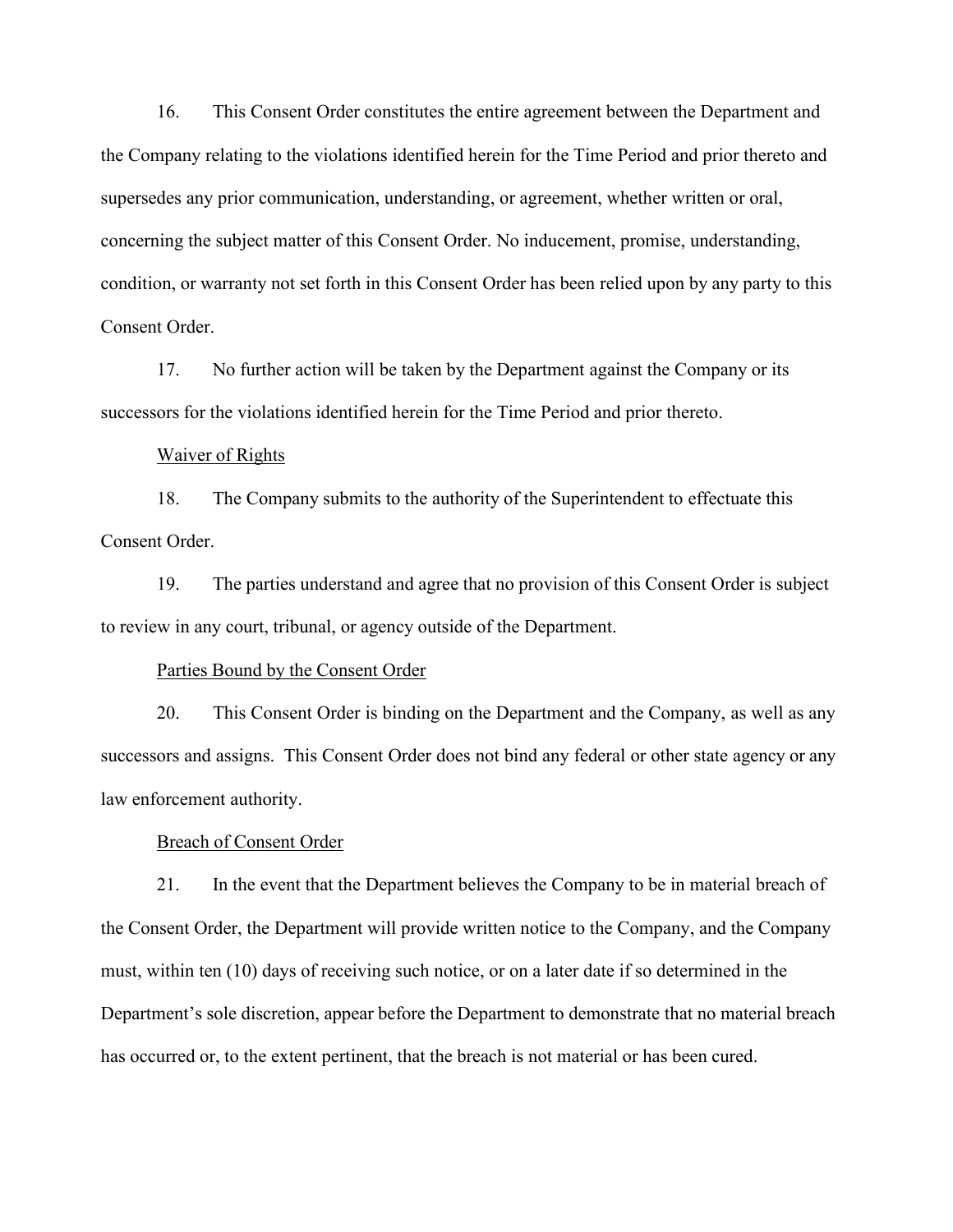22. The Company understands and agrees that its failure to make the required showing within the designated time period shall be presumptive evidence of the Company's breach. Upon a finding that a breach of this Consent Order has occurred, the Department has all the remedies available to it under § 317 of the New York Insurance Law, and any other applicable laws, and may use any evidence available to the Department in any ensuing hearings, notices, or orders.

**Notices** 

23. All notices or communications regarding this Consent Order shall be sent to:

For the Department:

New York State Department of Financial Services One State Street, 20th Floor New York, NY 10004-1511 Attention: Cynthia M. Reed, Senior Assistant Deputy Superintendent, Consumer Protection and Financial Enforcement Division;

Jason St. John, Assistant Deputy Superintendent, Consumer Protection and Financial Enforcement Division

For Zurich:

Laura Lazarczyk Director/EVP/Corporate Secretary Zurich American Insurance Company 1299 Zurich Way Schaumburg, Illinois 60196

Matthew Gaul Willkie Farr & Gallagher LLP 787 Seventh Avenue New York, NY 10019-6099

# Miscellaneous

24. This Consent Order and any dispute thereunder shall be governed by the laws of

the State of New York without regard to any conflicts of laws principles.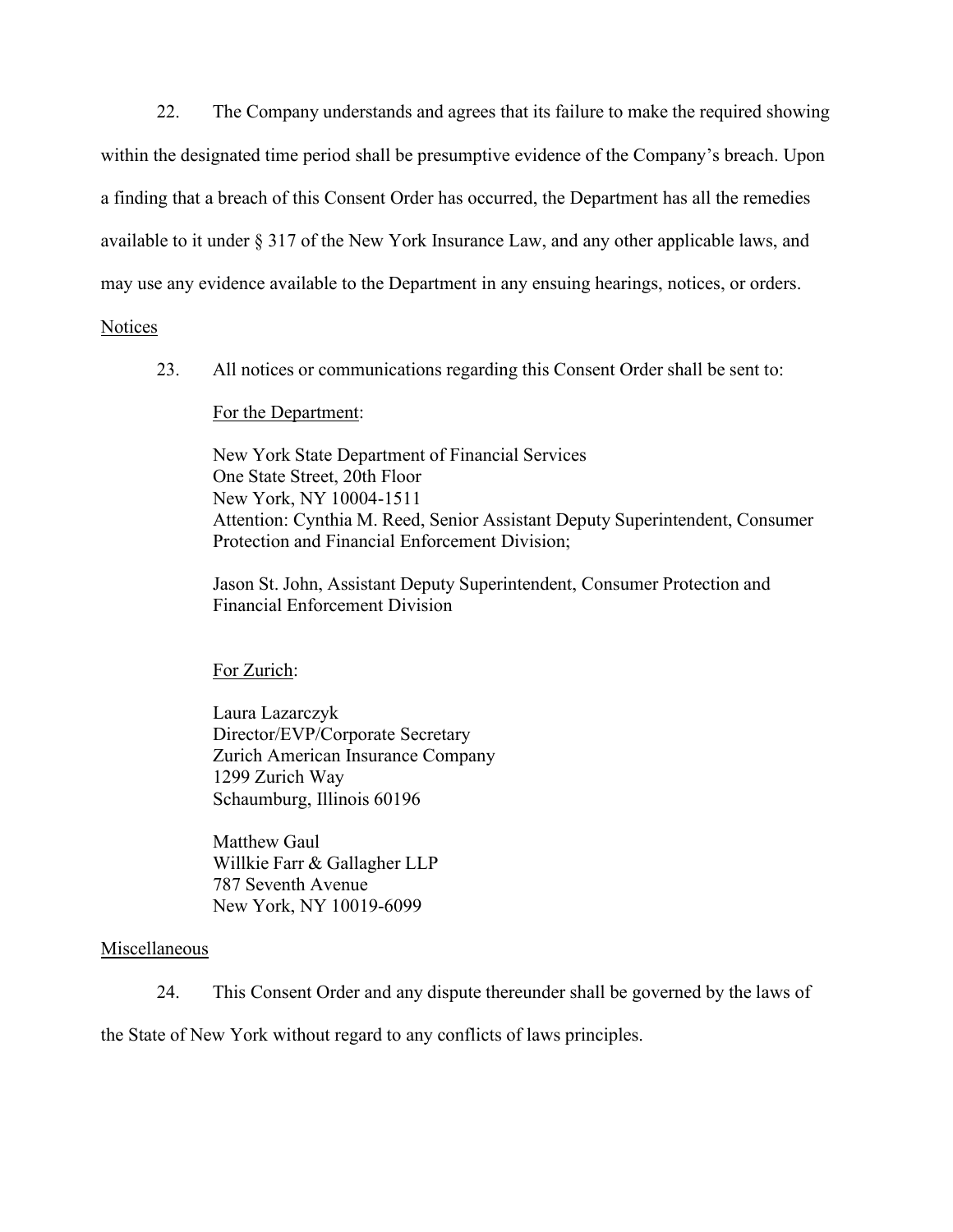25. This Consent Order may not be altered, modified, or changed unless in writing and signed by the parties hereto.

26. This Consent Order constitutes the entire agreement between the Department and the Company and supersedes any prior communication, understanding, or agreement, whether written or oral, concerning the subject matter of this Consent Order.

27. Each provision of this Consent Order shall remain effective and enforceable against the Company, its successors, and assigns, until stayed, modified, suspended, or terminated by the Department.

28. In the event that one or more provisions contained in this Consent Order shall for any reason be held to be invalid, illegal, or unenforceable in any respect, such invalidity, illegality, or unenforceability shall not affect any other provision of this Consent Order.

29. No promise, assurance, representation, or understanding other than those contained in this Consent Order has been made to induce any party to agree to the provisions of this Consent Order.

30. Nothing in this Consent Order shall be construed to prevent any consumer or any other third party from pursuing any right or remedy at law.

31. This Consent Order may be executed in one or more counterparts and shall become effective when such counterparts have been signed by each of the parties hereto (the "Effective Date").

*[remainder of this page intentionally left blank]*